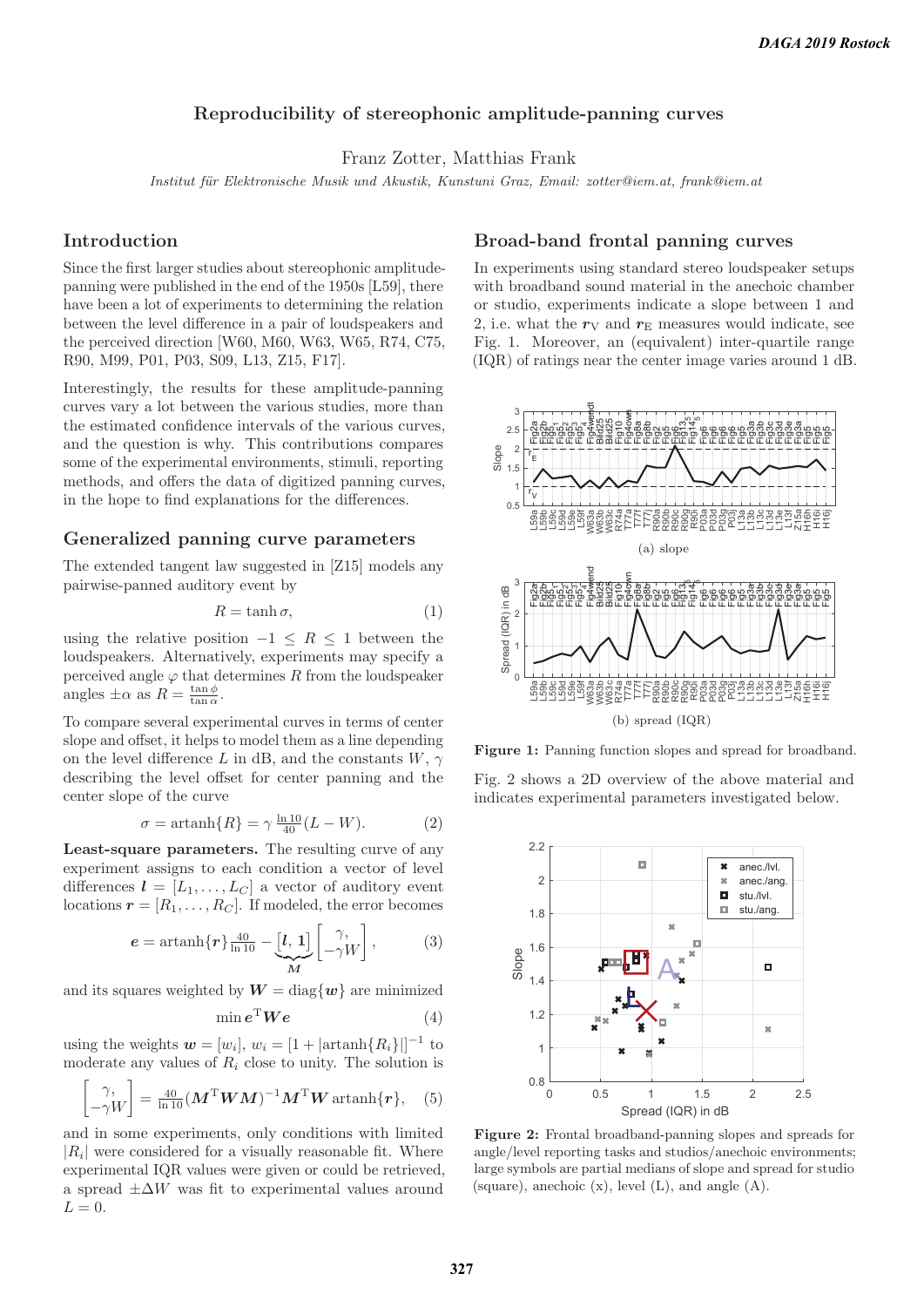**Reporting method.** For all frontal-panning broadband curves, there are 18 with level-adjustment and 14 with angle-indicating tasks, which is a weakly significant factor on the 50%dB spread of the panning curve around the center image ( $p = 0.09$ ,  $\Delta W_{\text{angle}} = \pm 1.16 \text{dB}$ ,  $\Delta W_{\text{level}} =$  $\pm 0.83$ dB), but it is not a significant factor for the slope  $\gamma$  of the panning curve  $(p = 0.25)$ .

**Acoustic environment.** There were 21 experiments done in anechoic and 11 in studio rooms, which is not a significant factor for the dB spread ( $p = 0.81$ ), but it implies a significantly different slope of the panning curve  $(p = 0.01)$ , which is  $\gamma_{\text{studio}} = 1.5$  and  $\gamma_{\text{anechoice}} = 1.2$ .

In studio environments, amplitude panning around the look direction requires a level change that is 20% smaller for displacing amplitude-panned auditory events than in anechoic environments.

### **Narrow-band frontal panning curves**

For third-octave band noises or impulses (one in [P01] is double-octave), see Fig. 3, there is the tendency of their slope to increase at frequencies above 1kHz, as reported in most works [W60, W63, M60, W65, H16], but only partly so in [P01]. In their details, the studies rather appear to be diverging with no particular causes that could be understood from the experimental conditions described. The curve observed in [H16] appears to be a good compromise.

The available studies are all carried out in anechoic rooms. The statistical dB spread of the curves is similar to those of broad-band sounds, maybe slightly larger, and the slopes are covering a wide range from 1 upwards.



**Figure 3:** Panning function slopes and spread over frequency.

### **Broad-band lateral panning curves**

For various look directions with regard to stereo pairs having 45◦, 60◦, and 90◦ spacings, Fig. 4 shows the slopes, center offsets, and equivalent dB spreads of the available experimental results. The different stereo pair apertures

map qualitatively consistently into the dB / relative lateralization representation space chosen; while the magnitude of the auditory event shifts would clearly scale with aperture.

The large lateral spread of the results is what the studies clearly share, lifting the equivalent spread up to 3 dB on average.

While the direction of the center offset is frontal in most studies, the amount varies quite substantially, and reaches values larger than the equivalent spread converted to confidence intervals, which would typically be half or third as large for 30 to 80 responses per conditions. Only the experiments [C75, F17] avoid a center-image offset, maybe listeners used similar strategies to deal with uncertainty. The slope of the panning functions diverges substantially for the lateral directions, and only experiments [L59, C75, P03, F17] indicate a largely constant slope, but of differing values  $\gamma = \{1, 1.8, 1.3, 1.5\}.$ 



**Figure 4:** Panning slopes, offsets, spreads over look direction.

None of the works used a rigid head fixation, however [T77, S09] either had self-monitoring methods or playback inhibition installed to help keeping the head still. Only in [F17] participants were explicitly advised to rather shift their head front-back or laterally by a couple of centimeters, avoiding rotation, in order to give better adjustments whenever there was uncertainty.